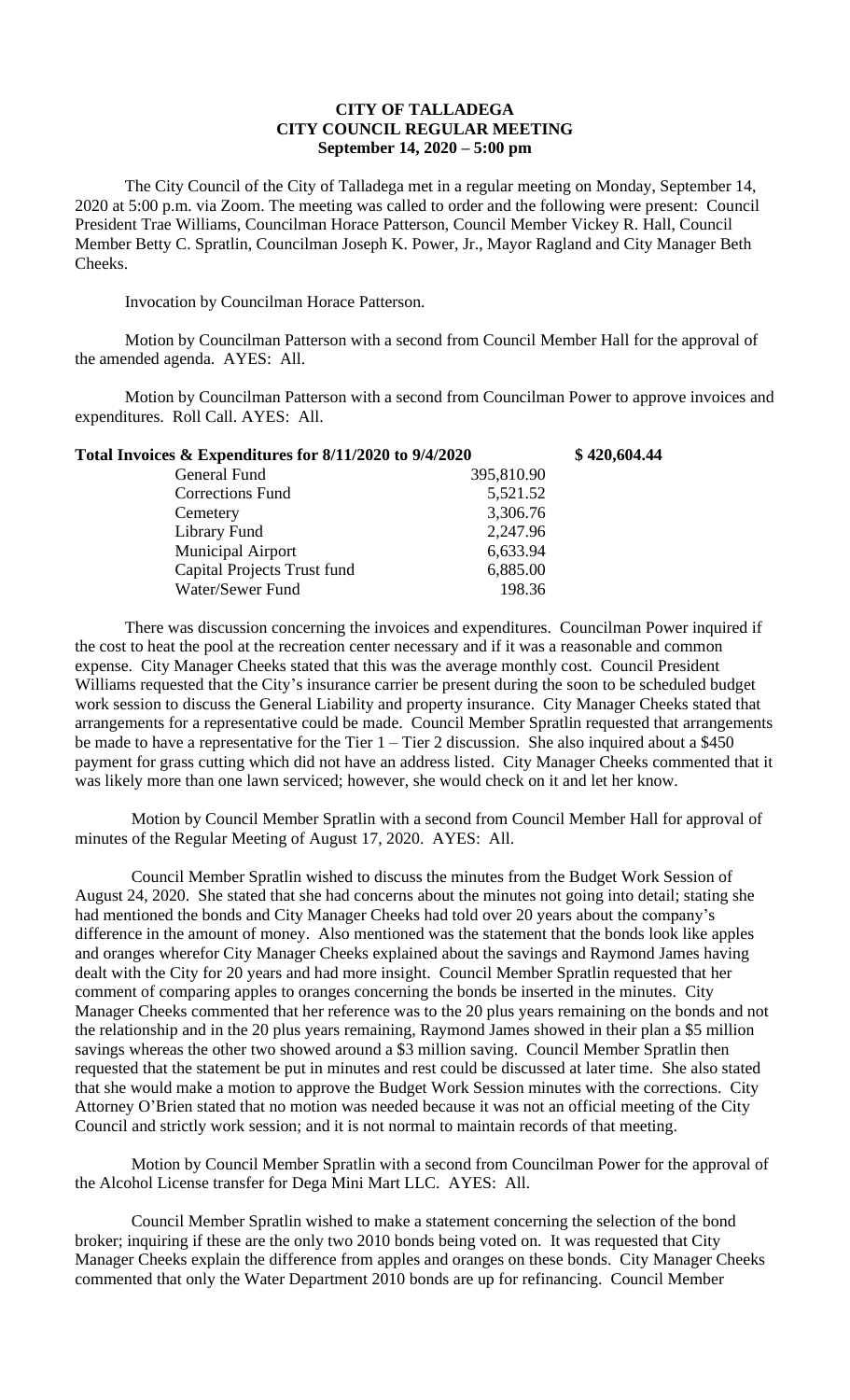Spratlin commented that in looking back on the paperwork, Raymond James combined both the 2010 and 2015 bonds whereas the other two did not. City Manager Cheeks stated that Raymond James came up with the proposal taking the 2015 bond, which is not tax exempt but taxable, and incorporating it into the refinancing of the 2010 and to come up with additional savings. It was also noted that all three broker companies were given the same information. Motion by Council Member Spratlin with a second from Council Member Hall for the Piper Sandler to handle the 2010 and 2015 Water Department bond. Roll Call. AYES: All.

Council President Power deferred to City Manager Cheeks concerning the holiday schedule. City Manager Cheeks commented that City employees receive 13 paid holidays and the proposed dates have been through the Employee Committee for comments and approval. Motion by Councilman Patterson with a second from Council Member Hall to approve the holiday schedule. AYES: All.

The request for closure of Martin Luther King Jr. Drive came before the Council. Council President Williams wished to start a preliminary discussion concerning this issue and that a closure of a street was normal procedure to assure safety of students on college campuses and asked for any discussion upon this matter. Council Member Spratlin stated she was in favor of closing the road and inquired if the Council could vacate the street and let the college have it. Councilman Power commented that after speaking with the Fire Chief, it might affect the ISO rating affects property insurance and is a matter of safety. He also indicated his interest in a plan that would be amenable to both the City and Talladega College. He inquired if City Manager Cheeks had spoken with Talladega College President Hawkins to devise a proposal. City Manager Cheeks stated that she had not since the last additional meeting; however, after meeting with the Fire Chief and other City staff; have come up with another possible alternative plan. She also informed the Council that this plan had been passed to his staff and would get in contact with him. Councilman Patterson commented that he thought this matter had been dealt with and that he is in support of the College's request. It was requested that the City meet with the College President and staff before any decision be made to be sure that the proposal meets with their approval and that approval of the plan be delayed to the next Council meeting. Talladega College President commented that he was in support of closing the street. He also wished to introduce two student leaders who voiced their support of the closure of Martin Luther King Jr. Drive. Mayor Ragland wished to voice his support to keep the campus and requested to be involved in the meeting with the Fire Chief and Dr. Hawkins Councilman Patterson requested that the City temporarily close the street from 6pm-6am. It was determined to that City Manager Cheeks, Fire Chief Warwick, Police Chief Busby, Councilman Patterson and Mayor Ragland meet with Dr. Hawkins tomorrow afternoon. Council Member Spratlin inquired of City Attorney O'Brien the Mayor's presence at the scheduled meeting. City Attorney O'Brien stated that while the Mayor was an elected official, he is not a part of the City Council that makes the decision and his attendance would not be an obstacle under the serial meeting portion of the Open Meetings Law. President Hawkins also commented that should Council move to turn street over to the college, he would commit the necessary resources to put down the appropriate type of closure so the Fire Department can gain access to the campus. Motion by Councilman Patterson with a second from Councilman Power to grant the temporary closure of Martin Luther King Jr. Drive from 6pm-6am. Roll Call. AYES: All.

**Ordinance #1881** declaring and deeming Niki-Lu WWTP property as surplus and authorizing and approving conveyance.

Motion by Councilman Power with a second from Council Member Hall for the Reading of the Heading Only of Ordinance #1881. Roll Call. AYES: All.

AN ORDINANCE DECLARING AND DEEMING CERTAIN MUNICIPAL PROPERTY SURPLUS AND NOT NEEDED FOR PUBLIC PURPOSES AND AUTHORIZING AND APPROVING THE CONVEYANCE THEROF

Motion by Councilman Patterson with a second from Council Member Hall for the Immediate Consideration of Ordinance #1881. Roll Call. AYES: All.

Motion by Councilman Patterson with a second from Council Member Spratlin for the Adoption of Ordinance #1881. Roll Call. AYES: All.

**Resolution #5100** approving a contract extension for the third year with Advanced Asphalt Products for asphalt repair material per bid specifications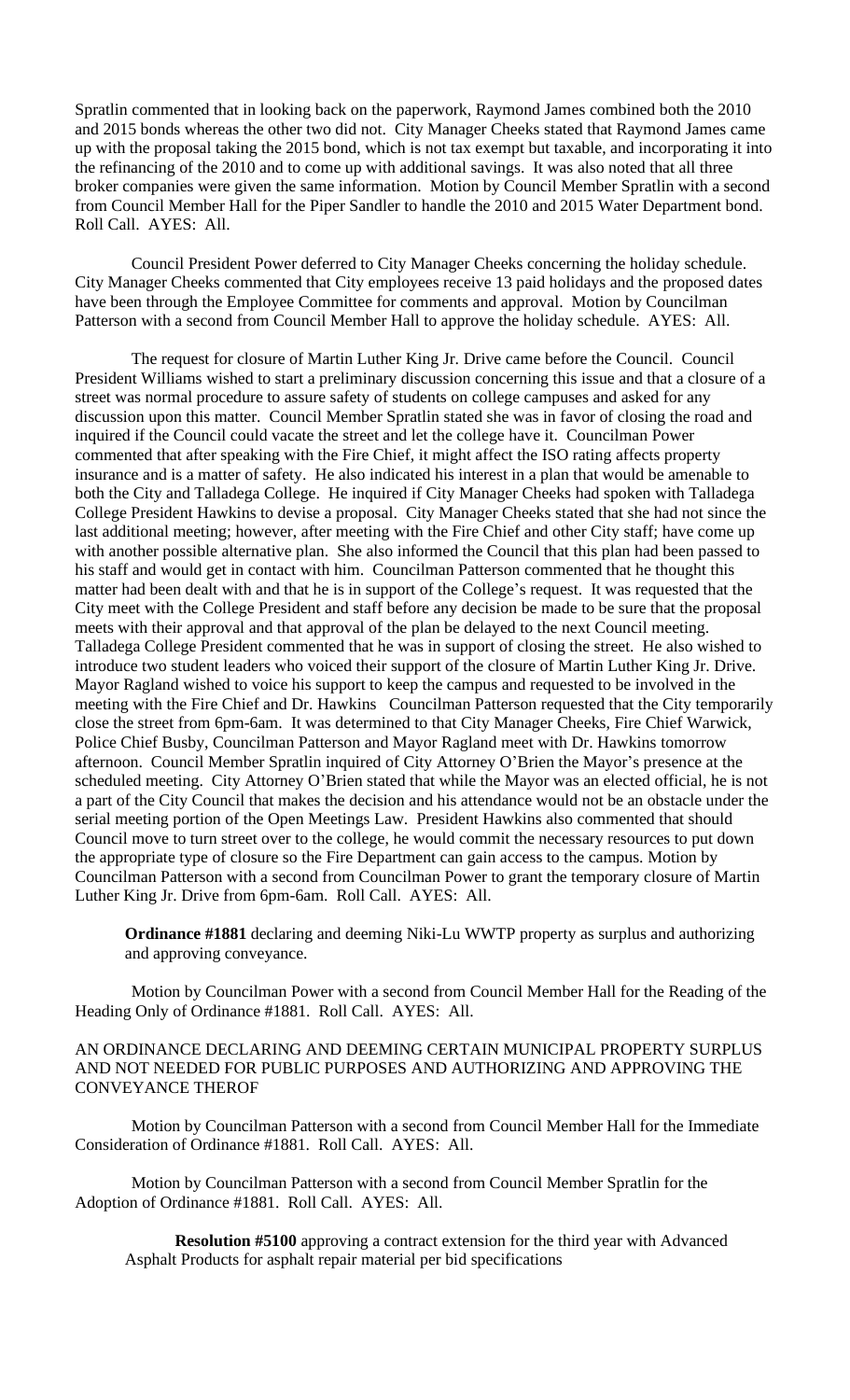**Resolution #5101** approving a contract extension for the third year with Fleet Analytics for fleet tracking services per bid specifications

**Resolution #5102** approving a contract extension for the second year with Taylor Power for generator services per bid specifications

**Resolution #5103** approving a contract extension for the third year with Thomas Vaults for grave opening and closing services per bid specifications

**Resolution #5104** approving a contract extension for the second year with Armbrester Electric for HVAC services per bid specifications

**Resolution #5105** approving a contract extension for the third year with The Tree House for ink and toner per bid specifications

**Resolution #5106** approving a contract extension for the second year with Payne Science for pest control services per bid specifications

**Resolution #5107** approving a contract extension for the third year with RK Allen Oil Company for petroleum per bid specifications

**Resolution #5108** approving a contract extension for the second year with Galls for Police and Fire Department uniforms per bid specifications

**Resolution #5109** approving a contract extension for the second year with Alexander Construction for sidewalk restoration per bid specifications

**Resolution #5110** approving a contract extension for the second year with Alexander Construction for street patching per bid specifications

**Resolution #5111** approving a contract extension for the third year with Waites Tire for tire maintenance per bid specifications

**Resolution #5112** approving a contract extension for the third year with A1 Tree Service for tree cutting services per bid specifications

**Resolution #5113** approving a contract extension for the second year with Guardian Systems for water and sewer testing per bid specifications

Motion by Councilman Patterson with a second from Council Member Hall for the approval of Resolution #5100 to Resolution #5113. Roll Call. AYES: All.

**Resolution #5115** accepting the 2019 Assistance to Firefighters Grant (AFG)

Motion by Councilman Power with a second from Councilman Patterson for the approval of Resolution #5115. Roll Call. AYES: All.

Motion by Councilman Patterson with a second by Council Member Hall to approve invoices and expenditures for the Water Department. AYES: All.

| Water Department Expenditures for 8/11/2020 to 9/3/2020 |            | \$258,462.17 |
|---------------------------------------------------------|------------|--------------|
| General Fund                                            | 184.62     |              |
| Water/Sewer Fund                                        | 258,277.55 |              |

A Budget Work Session was scheduled for September 21, which would move the Regular City Council meeting to September 28<sup>th</sup>. Requested to attend the Work Budget were representatives for the City's General Liability and property insurance along with a representative to speak upon the Tier 1 Tier 2 issue. Councilman Patterson requested that the Council commit themselves to have the Tier 1 situation resolved by October 1. Council Member Spratlin also wished to request Finance Director Stamps' presence at the Budget Work Session.

City Manager Cheeks mentioned that there was a student march at Talladega College scheduled for tomorrow at 10am.

Councilman Patterson inquired if there were City employees in City Hall who's work schedule differ from others. City Manager Cheeks commented that due in part to Covid-19; those with child care issues are still covered under the Covid-19 exceptions, thus some are working 8am-5pm and some ae 7am-4pm. and other responsibilities where the employee would have to work over the weekend; there are different schedules. And due to the fact that there are several different schedules notices are posted to visit City offices by appointment. Councilman Patterson then asked if the position that was recently approved had been hired for. City Manager Cheeks stated that the position had been advertised, interviewed and hired. Councilman Patterson requested the applications of those who applied. City Manager Cheeks inquired from City Attorney O'Brien if the applications would be considered public record. City Attorney O'Brien stated that once the process was complete and if it is maintained in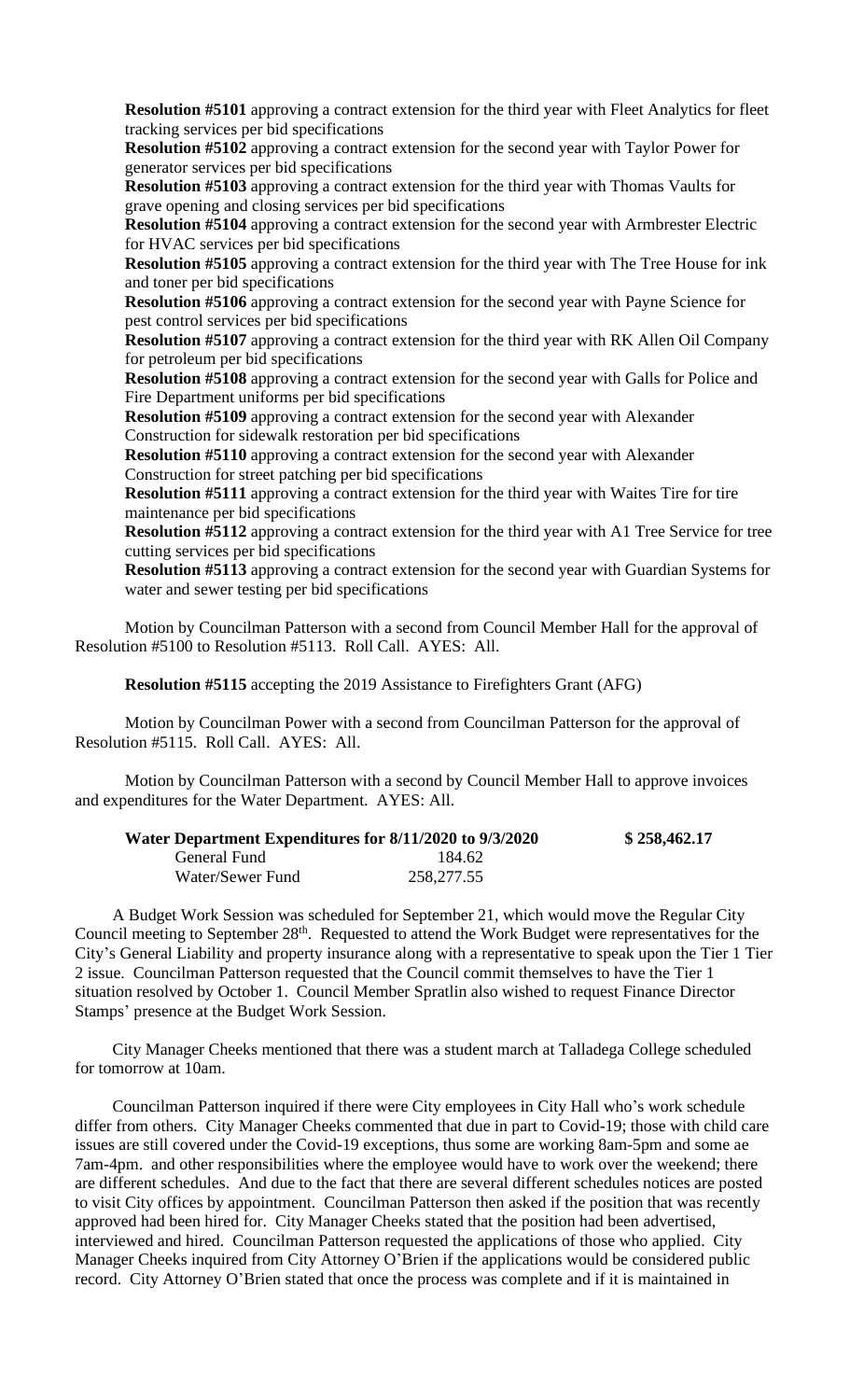public records then it would constitute a public record, however if there should be sensitive information it could be redacted. City Manager Cheeks informed Councilman Patterson that the requested information would be made available to him tomorrow. Councilman Patterson also wished to discuss litter laws; asking that the City put priority in renewing property owned by the City. He also asked City Manager Cheeks if she had any idea what could be done to legally strengthen litter laws. City Manager Cheeks commented that they are in the process of consulting with City Attorney O'Brien on what could be done. Councilman Patterson then stated that there should be heavy emphasis put on cleaning high traffic areas especially focusing on the water ways. He also requested an update on this issue. City Manager Cheeks commented that a schedule had been set. It was also mentioned that although a spraying program had been discussed, due to new regulations on what can be sprayed in blue line streams, the City is leaning away from spraying and more into manually dealing with the ditches by hand, however a schedule to where to set the heavy equipment had been made. Brought forth for discussion by Councilman Patterson was the brochure for tourism. City Manager Cheeks stated that the ones used in the past at welcome centers in Alabama would be reprinted using a grant from Alabama Power. Councilman Patterson also inquired about the work done to the Chamber of Commerce building. City Manager Cheeks stated that she was pleased with the work the Community Appearance Department had done in landscaping. It was also mentioned that the roof of the Chamber of Commerce building was in need of repair. City Manager Cheeks commented that citizen Jimmy Williams had brought forth a plan for the painting of the exterior of that building. Also mentioned was the repair of the gutter system which the Chamber of Commerce had commented that they would help financially in that repair. However, since the City is handling all the maintenance work, the vendors used must go by the Purchasing policy. A plan of action will be brought forth and will be presented during the next Council meeting. City Manager Cheeks also commented that a company had been contacted for an estimate to do a mural on the side of the Chamber building. Councilman Patterson requested that City Manager Cheeks contact a couple who had been trying to set up a meeting with the Board of Adjustments and Appeals. City Manager Cheeks stated that if a quorum exists, they will be scheduled on the agenda. He also inquired about correspondence from Dixie Bonner. City Manager Cheeks stated that she will follow up on the email.

Council Member Hall requested the status of the Eastside School. City Manager Cheeks deferred to City Attorney O'Brien. Attorney O'Brien commented that the last correspondence from Kay Jennings was in July; where she followed up with HUD but has not gotten release from them to convey the buildings along with real property. The buildings so attached to the permanent structure that to remove them, which is required by arrangements that was made with HUD originally, would cause serious damage to existing buildings. It was also noted that there was no explanation to the delay in response from HUD, but City Attorney O'Brien will follow up with Ms. Jennings.

Councilman Power wished to thank City Manager Cheeks for responding quickly to the massive illegal dump notified to her. He also suggested that City staff turn a report of work done whether it be an illegal dump cleanup, ditch cleanup, or pothole; every Friday and for her to inspect the report to ensure completion; and report back to the Council with it. It was also mentioned for the City Manager to get involved and notifying the heads of departments instead of the citizens calling to report a problem. Also mentioned was his pleasure in seeing the Chamber of Commerce's improvements; stating he agreed with Councilman Patterson that this is a first change of improvement of look of the City and would like to see the Chamber finished.

Council Member Spratlin commented that at the previous meeting she had asked City Manager Cheeks for details on the mattresses left on the side of the road, noting that some have been picked up; however, there are still some left. She also commented that she was excited to see Community Appearance out working. It was also questioned concerning the Chamber building why the painting and roofing work had to be bided out and if the City could hire someone to do the painting and the roofing. City Manager Cheeks stated that it does not have to bid out necessarily if it is less than \$15,000 for each item. The quotes received were over the threshold where more than one estimate would be needed and those vendors would need proper insurance. It was also stated that the City had received an estimate and are hoping to have another estimate this week so they can start process. Council Member Spratlin also wished to inform City Manager Cheeks of a stop sign on McMillan St. that was covered with vegetation and requested that this be looked into. She also requested that the ditch be looked into as well toward Graham Elementary.

Mayor Ragland inquired how bids were advertised and what are the requirements to make a bid as far as insurance. City Manager Cheeks stated that the state bid law mandates the advertisement of the bid for 4 weeks and the required insurance is a City ordinance, which is part of the Purchasing Policy.